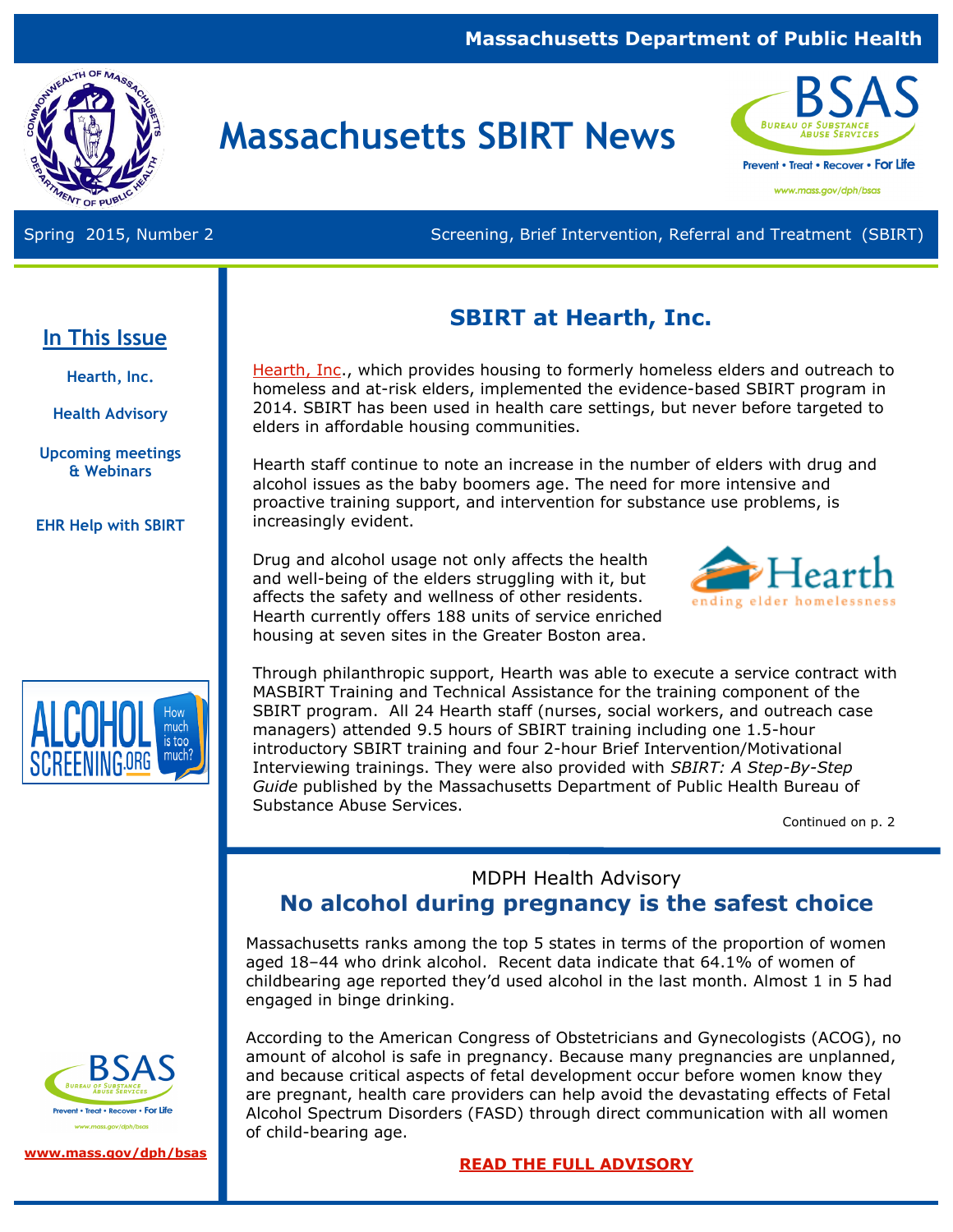

Overall, staff found that the Brief Intervention/Motivational Interviewing trainings were helpful. They report that their new skills enable them to have more effective conversations with residents/clients about their unhealthy substance use behaviors, and they feel equipped to increase the motivation of individuals to change those behaviors.

Staff report that clients/residents are more receptive to discussing their substance misuse and that they have been able to connect clients/residents with supports to reduce the risk of negative consequences related to unhealthy use.

With guidance of MASBIRT TTA, Hearth reviewed current substance abuse assessment tools and made some revisions to simplify the questions asked. Single item screening questions and the CAGE-AID were added to existing assessment forms to allow staff to better assess tenant/client risk for unhealthy substance use.

Cultural and linguistic barriers pose a challenge with some clients/residents especially because of a dearth of appropriate referral services. A lack of age-appropriate referral options is also a huge barrier in Massachusetts.

Hearth is launching an electronic data base called Efforts to Outcome. This system will enable us to more effectively monitor the SBIRT outcomes moving forward, particularly fewer instances of emergency detox/hospital visits/overdose; improved health of our seniors which leads to financial savings to Medicare and Medicaid; and fewer instances of eviction/ tenancy loss/homelessness.

## **[The BIG Hospital SBIRT Initiative](http://hospitalsbirt.webs.com/webinars.htm)**

Learn More and Register for one or more free webinars at:  **<http://hospitalsbirt.webs.com/webinars.htm>**



All webinars are held on Wednesdays at 3-4:40 pm ET

Free 24/7 on-demand viewing

Expert Presenters

Produced in partnership with

- The BIG Initiative,
- National SBIRT ATTC,
- NORC at the University of Chicago,
- NAADAC the Association for Addiction Professionals and
- SAMHSA

2

- **4/15/15**  [All About SBIRT for Teens](http://hospitalsbirt.webs.com/sbirt-for-teens)
- **4/29/15**  [Understanding the Affordable Care Act \(ACA\) and SBIRT](http://hospitalsbirt.webs.com/aca-sbirt)
- **5/13/15**  BI in Primary Care and Senior Care Facilities for Older Adults at Risk for Possible Substance Use Disorders and/ or Depression
- **6/10/15**  [A Military Culture Approach to SBIRT for Veterans &](http://hospitalsbirt.webs.com/sbirt-military)   [Active Duty Personnel](http://hospitalsbirt.webs.com/sbirt-military)
- **7/22/15**  [Drugs are a Local Phenomenon for LGBTQ Populations:](http://hospitalsbirt.webs.com/sbirt-lgbt)   [Implications for SBIRT](http://hospitalsbirt.webs.com/sbirt-lgbt)
- **8/19/15**  [Integrating SBI for Alcohol and Other Drugs in Behavioral](http://hospitalsbirt.webs.com/college-students-sbirt)  [Health Settings Serving College Students](http://hospitalsbirt.webs.com/college-students-sbirt)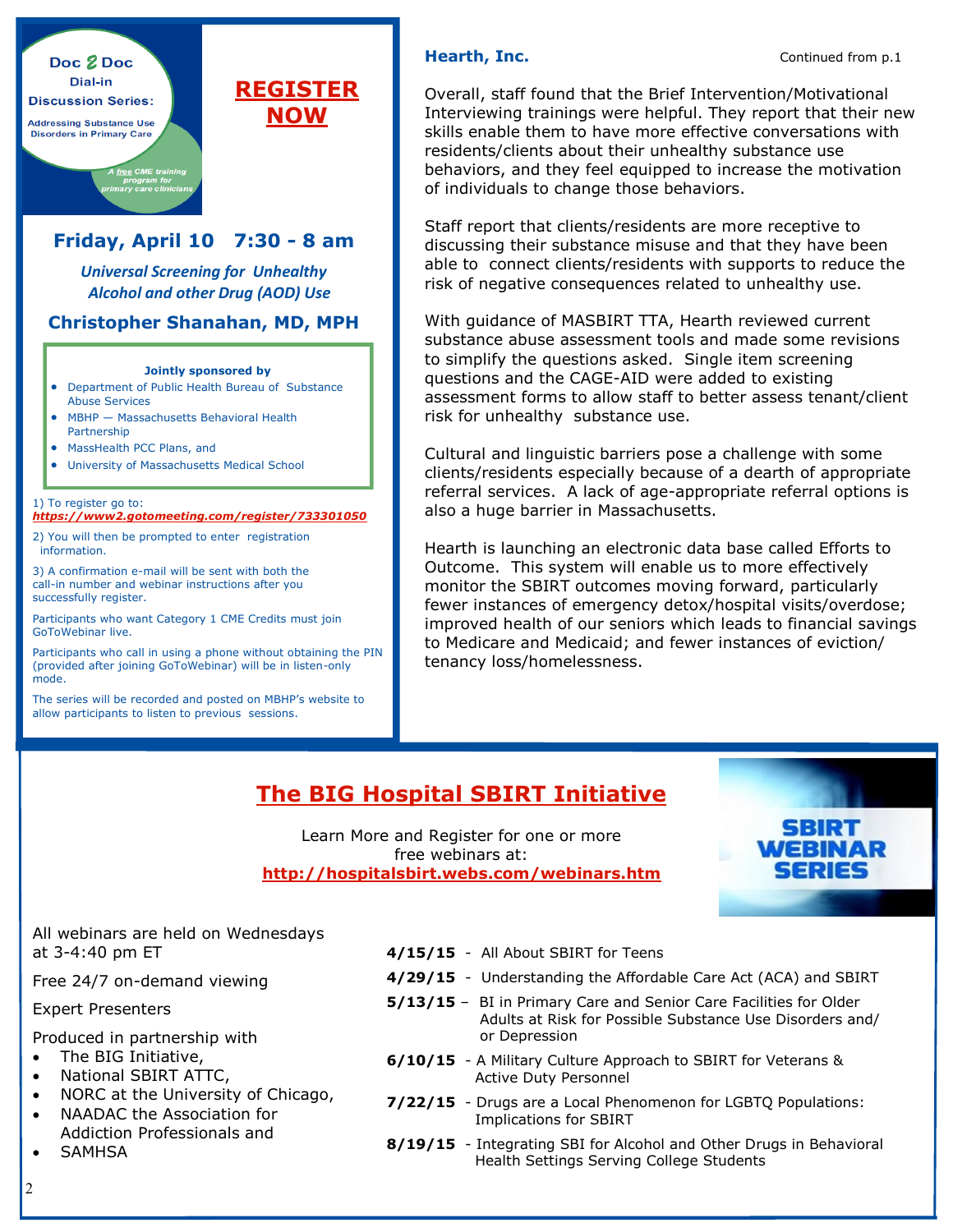

800-327-5050 · HELPLINE-ONLINE.COM

MA Department of Public Health [Carol.D.Girard@state.ma.us](mailto:Carol.D.Girard@state.ma.us)